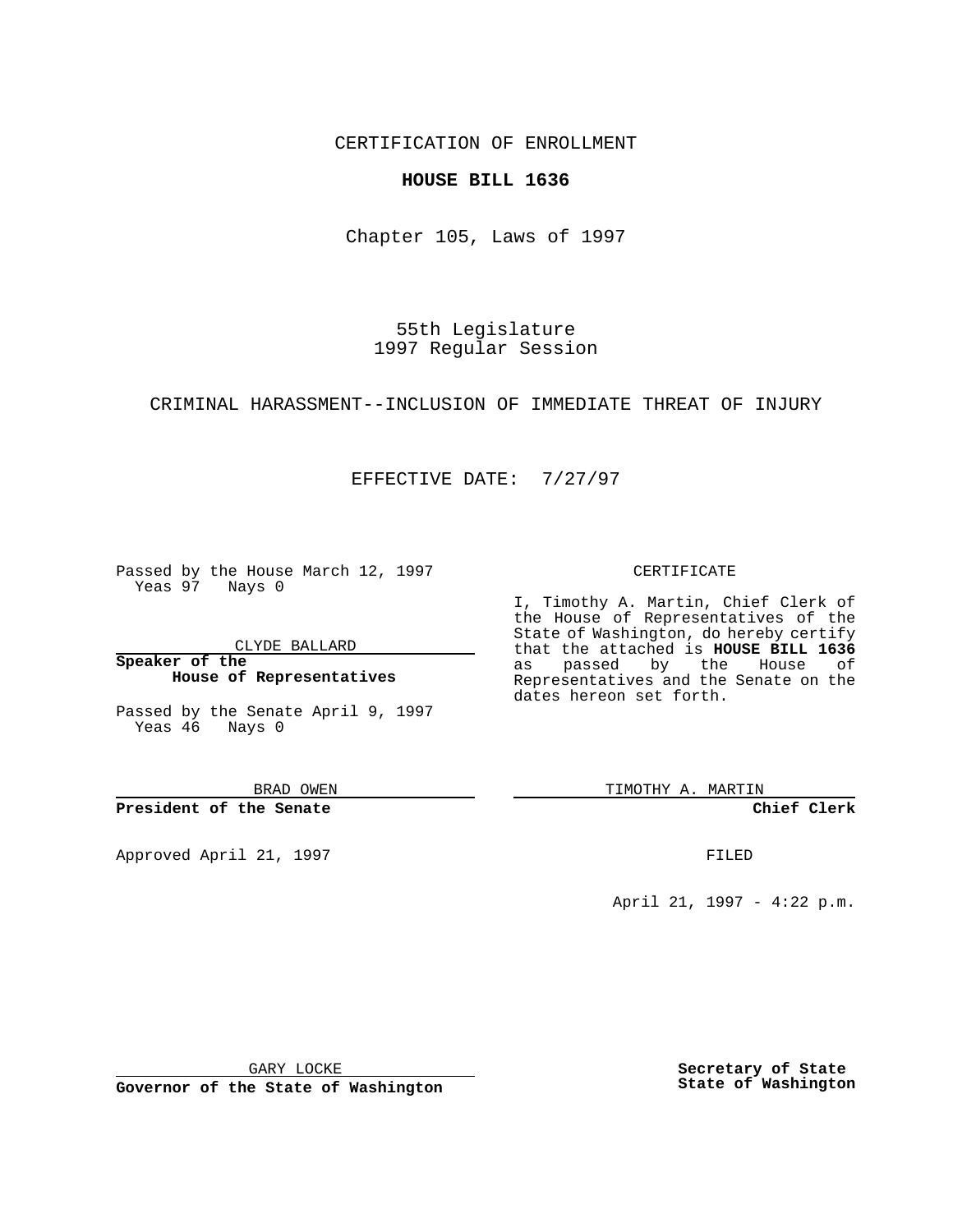# **HOUSE BILL 1636** \_\_\_\_\_\_\_\_\_\_\_\_\_\_\_\_\_\_\_\_\_\_\_\_\_\_\_\_\_\_\_\_\_\_\_\_\_\_\_\_\_\_\_\_\_\_\_

\_\_\_\_\_\_\_\_\_\_\_\_\_\_\_\_\_\_\_\_\_\_\_\_\_\_\_\_\_\_\_\_\_\_\_\_\_\_\_\_\_\_\_\_\_\_\_

Passed Legislature - 1997 Regular Session

**State of Washington 55th Legislature 1997 Regular Session**

**By** Representatives Ballasiotes, Costa, Tokuda, Keiser, Ogden and Blalock

Read first time 02/04/97. Referred to Committee on Law & Justice.

 AN ACT Relating to the crime of harassment; and amending RCW 9A.46.020.

BE IT ENACTED BY THE LEGISLATURE OF THE STATE OF WASHINGTON:

 **Sec. 1.** RCW 9A.46.020 and 1992 c 186 s 2 are each amended to read as follows:

(1) A person is guilty of harassment if:

(a) Without lawful authority, the person knowingly threatens:

 (i) To cause bodily injury immediately or in the future to the person threatened or to any other person; or

 (ii) To cause physical damage to the property of a person other than the actor; or

 (iii) To subject the person threatened or any other person to physical confinement or restraint; or

 (iv) Maliciously to do any other act which is intended to substantially harm the person threatened or another with respect to his 16 or her physical or mental health or safety; and

 (b) The person by words or conduct places the person threatened in reasonable fear that the threat will be carried out.